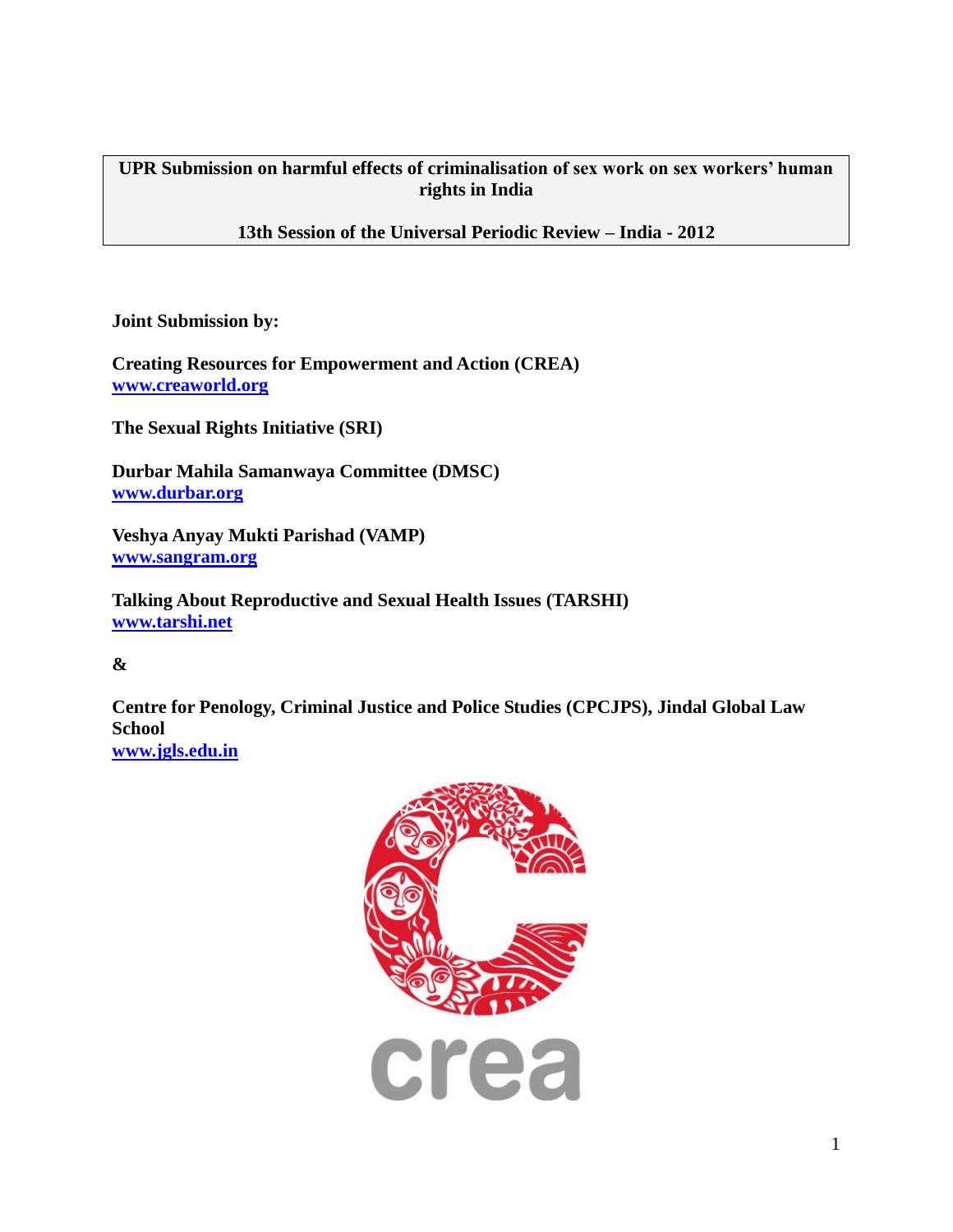## **Key Words: Sex Work, Criminalization, Human Rights, Sexual Rights, Violence, Stigma, Discrimination, Health, Labour, Livelihood**

#### **Introduction**

1. This report is jointly submitted by CREA<sup>1</sup>, Sexual Rights Initiative<sup>2</sup>, TARSHI<sup>3</sup>, **DMSC<sup>4</sup> , VAMP<sup>5</sup>** and the **CPCJPS<sup>6</sup>** . It focuses on human rights and sexual rights violations faced by sex workers in India due to criminalization of sex work and the stigma associated with it. This report highlights how criminalisation of sex work allows the police to physically assault, abuse and extorts sex workers with impunity, and the State to exclude sex workers from health, labour and other human rights protections available to all citizens of India. The report also presents recommendations for the Government of India to protect, promote and fulfil all human rights of sex workers (female, transgender and male) available under the Constitution of India and other national and international human rights laws; to create enabling conditions to further the realisation of their human rights, including their sexual rights.

### **Background and Context**

- 2. In India, although it is difficult to know the exact figure, it is estimated that 12.63 lakh female sex workers practice sex work. In addition, there are a significant number of male and transgender persons engaged in the occupation.<sup>7</sup> Many of them are migrants from neighbouring countries like Nepal and Bangladesh. Stigma associated with their occupation coupled with other socio-economic marginalisations like gender, caste, class, religion etc., lead to further discrimination and violation of their rights.
- 3. Sex work *per se* is not illegal in India, but the criminalization of many of its outward manifestations, primarily under the Immoral Traffic (Prevention) Act, 1956, renders this occupation and those who practice it *de facto* criminal. This results in grave violations of human rights and sexual rights for sex workers creating obstacles for the realisation of labour rights, rights to health, livelihood, and protection from violence. The culture of discrimination perpetuated by law denies sex workers the guarantee of protection under India"s Constitutional Fundamental Rights to equality (Article 14), non-discrimination

<sup>&</sup>lt;sup>1</sup>Creating Resources for Empowerment and Action (CREA) is a feminist human rights organization based in New Delhi, India.  ${}^{2}$ The Sexual Rights Initiative is a coalition including Action Canada for Population and Development (Canada), CREA (India), Federation for Women and Family Planning (Poland), Egyptian Initiative for Personal Rights (Egypt), Akahata (Argentina).

<sup>&</sup>lt;sup>3</sup> Talking About Reproductive and Sexual Health Issues (TARSHI) is an NGO based in New Delhi, India. TARSHI works towards expanding sexual and reproductive choices in people"s lives in an effort to enable them to enjoy lives of dignity, freedom from fear, infection and reproductive and sexual health problems.

<sup>4</sup> Durbar Mahila Samanwaya Committee (DMSC) is a collective of 65,000 sex workers and functions as an exclusive forum of female, male and transgender sex workers in West Bengal, India.

<sup>5</sup> Veshya Anyay Mukti Parishad (VAMP) is a collective of sex workers in Sangli, Maharashra, India. It works to strengthen rightsbased HIV/ AIDS interventions and fights violence against sex working women.

<sup>6</sup> The Centre for Penology, Criminal Justice and Police Studies (CPCJPS) at the Jindal Global Law School in Sonipat, Haryana, India engages in cross-disciplinary academic research at the interstices of law, sociology, critical theory and human rights. It also organizes legislative review, and trainings for law enforcement officers on rights-based policing practices.

<sup>7</sup>Lawyers Collective, "Sex Workers Meet Law Makers", National Network of Sex Workers and Lawyers Collective HIV/ AIDS Unit, March 1, 2011. Available at[: http://www.lawyerscollective.org/news/94-qsex-workers-meet-law-makersq-on-1st-march-](http://www.lawyerscollective.org/news/94-qsex-workers-meet-law-makersq-on-1st-march-2011.html)[2011.html](http://www.lawyerscollective.org/news/94-qsex-workers-meet-law-makersq-on-1st-march-2011.html)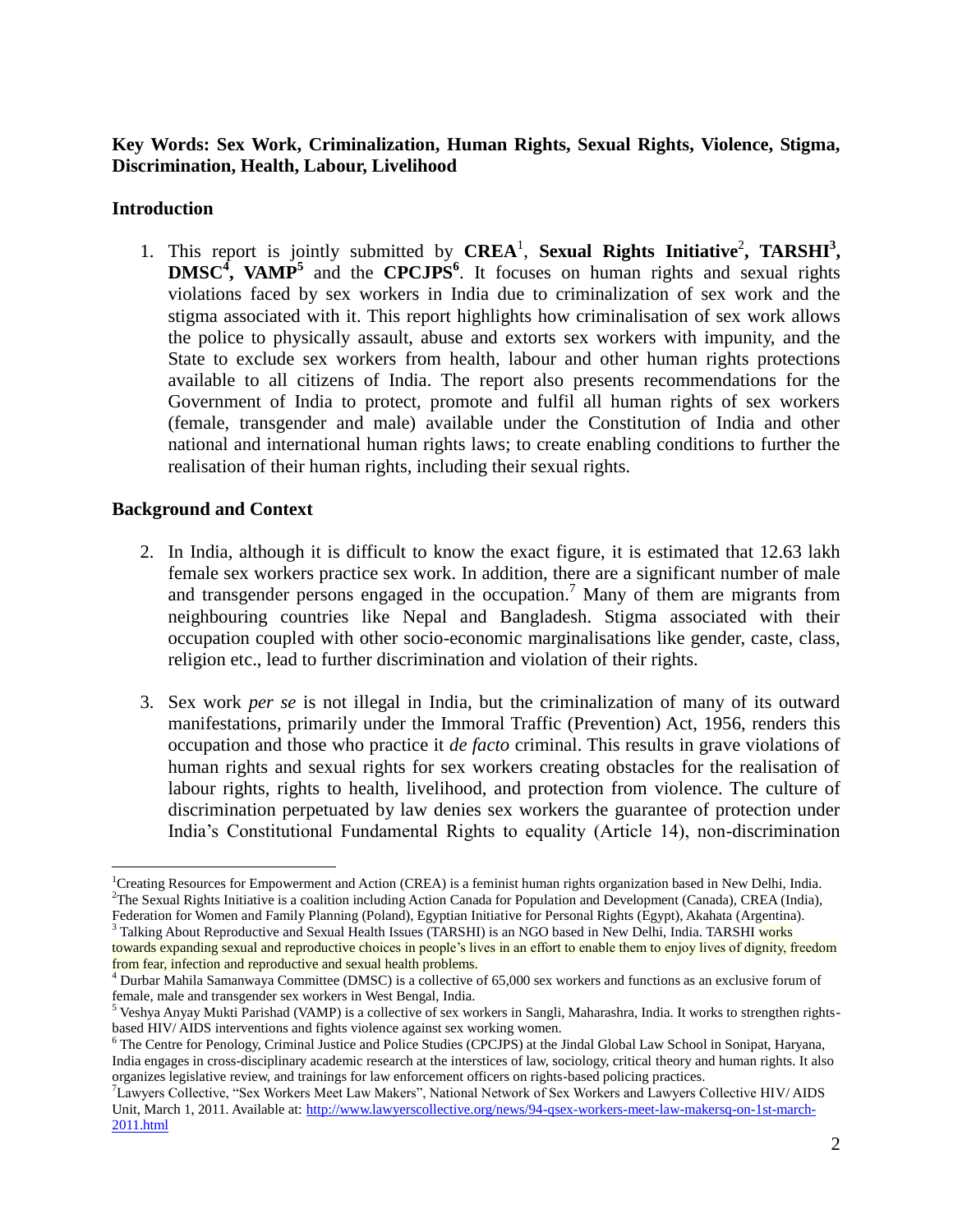(Article 15) and life and personal liberty (Article 21).

4. Despite several years of activism in India by sex workers' rights groups<sup>8</sup> for full and equal citizenship rights, the State still does not extend basic human rights protection to sex workers.

# **Legal Framework**

 $\overline{a}$ 

- 5. The Immoral Traffic (Prevention) Act, 1956 (ITPA) is the central legislation that criminalises several aspects of sex work in India. The ITPA was amended in 1986 to make the law gender neutral and applies to both biological males and females. The law does not distinguish between minors and adults and wrongly conflates trafficking and voluntary sex work. Although the law aims to prevent trafficking by prosecuting traffickers, most of the arrests and convictions are against sex workers. Municipal and state laws are also invoked against sex workers. For example, section 110 (b) of the Bombay Police Act, 1951 which prohibits "behaving indecently in public", is often used to arrest or detain sex workers during solicitation on the streets.
- 6. ITPA restricts penalties to trafficking of persons for prostitution only. This leaves other sectors in which trafficking takes place unregulated. This narrow scope contravenes India"s commitment under the Protocol to Prevent, Suppress and Punish Trafficking in Persons, especially women and children, 2000 which mandates State parties to penalise human trafficking in all areas and not just commercial sex.
- 7. ITPA criminalises brothel keeping (sec. 15), living on earnings of sex work (sec. 4), procuring, inducing or detaining for prostitution with or without consent (sec. 5&6), and soliciting (sec. 8). These laws make the practice of sex work legally impossible.
- 8. Police have special powers to arrest (sec. 14) and search (sec. 15) without a warrant. In the name of prevention of trafficking, they also have powers to remove (sec. 16), detain (sec. 17) and evict (sec. 18) sex workers, through raid and rescue. Magistrates are authorised to close down brothels and expel persons from premises where sex work is carried out, including residence of sex workers. There is enough documentation to show widespread abuse of such powers by the police. 70% of sex workers interviewed in a survey reported being beaten by the police and 80% reported that they had been arrested without evidence. The police also often refuse to register complaints by sex workers which leave them with no effective legal or administrative remedies to ensure accountability and redress in cases of police violence.<sup>9</sup>

*One man came and tried to hit me…I went to the police station to complain, but the policeman told me, "You drunk woman, you live on the footpath and you think that I am* 

<sup>&</sup>lt;sup>8</sup> DMSC and VAMP, the two largest sex workers collectives have been at the forefront of the sex workers' movement in India. They also spearhead the Indian Network of Sex Workers that has been demanding decriminalisation of sex work.

<sup>9</sup> Sangram, Point of View and VAMP (2002). "Turning a Blind Eye", in Of Veshyas, Vamps, Whores and Women: Challenging pre-conceived notions of prostitution and sex work. This report was cited in World Health Organization, Violence against Sex Workers and HIV Prevention, Information Bulletin Series, Number 3, available at: <http://www.who.int/gender/documents/sexworkers.pdf>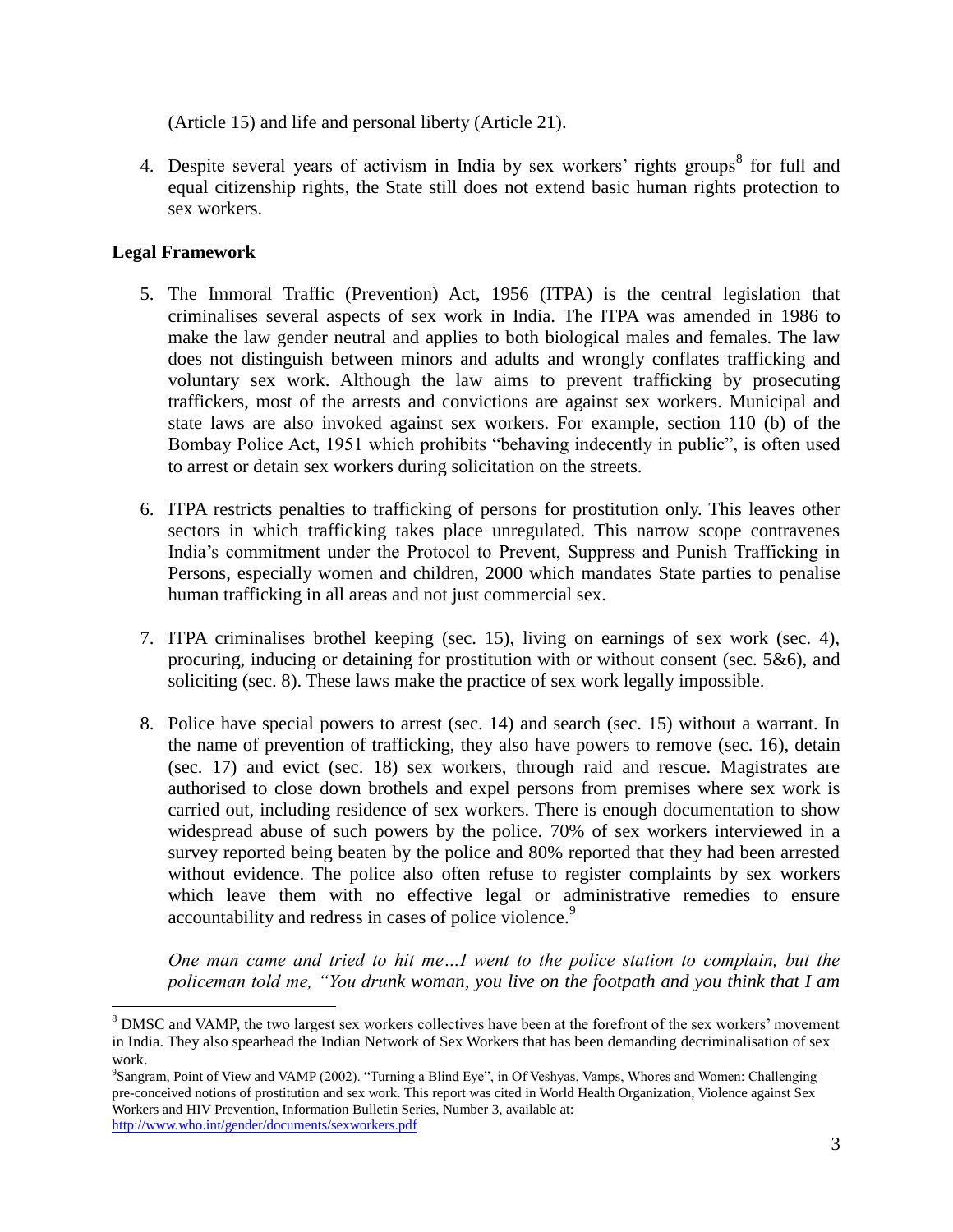*going to take your complaint?" He simply asked me to get lost! (Street-based sex worker, Mumbai, interviewed in CREA Count Me In! research<sup>10</sup>)*

- 9. The legal powers granted to the police under this law, go against standard rules of criminal procedure (no arrest without warrant, need for female police, no arrest after sundown etc.) and also violate the Fundamental Rights to Livelihood, Privacy, Due Process etc. guaranteed under the Constitution of India.
- 10. The ITPA criminalises adult family members of sex workers who live with them and are economically supported by them (sec. 4), including children above the age of 18, aged parents, siblings, partners and other close dependants. This provision, along with the widespread stigma and discrimination, is a barrier to the educational future of children of sex workers. If at all they are able to attain some education without dropping out of school, without financial support from their mothers, they are unable to pursue education beyond the secondary level.

### **Right to Protection from Violence**

 $\overline{a}$ 

- 11. Sex workers in India are at a higher risk of violence due to the illegality surrounding their work. This pushes the occupation underground, and in the absence of any effective human rights safeguards, makes it difficult for them to seek protection from violence. This also intensifies violence and exploitation from the whole nexus of brokers, agents, police, clients and mafia.
- 12. Police violence is the most common experience for all the sex workers because they abuse their power regularly. The police conduct raids in venues where sex work is practised and arrest sex workers only to extort money and demand sexual favours from them. They resort to violence against sex workers during raids, in the process of arrests and in custody. A fixed monthly bribe (*hafta)* has to be paid to the police by all sex workers, irrespective of how much they earn. Street-based sex workers are more vulnerable to violence and stigma compared to brothel-based or bar-based sex workers since they confront the police more frequently during their work and even during day-today activities. $11$

*I have to pay bribe (hafta) because I am so scared of what they might do to me if I don't pay...even if I don't eat, I have to pay the bribe...(Street-based sex worker, Mumbai, interviewed in CREA Count Me In! research)*

13. Many sex workers even equate the police with local criminals and consider the police to be as harmful as the criminals:

<sup>&</sup>lt;sup>10</sup>CREA (2011), Count Me In! research on violence against marginalised women in South Asia.

<sup>&</sup>lt;sup>11</sup>CREA, Count Me In! Violence against Marginalised Women in South Asia, May 2011. Executive Summary of this research is available a[t http://web.creaworld.org/ResearchSummary-F-2.pdf](http://web.creaworld.org/ResearchSummary-F-2.pdf)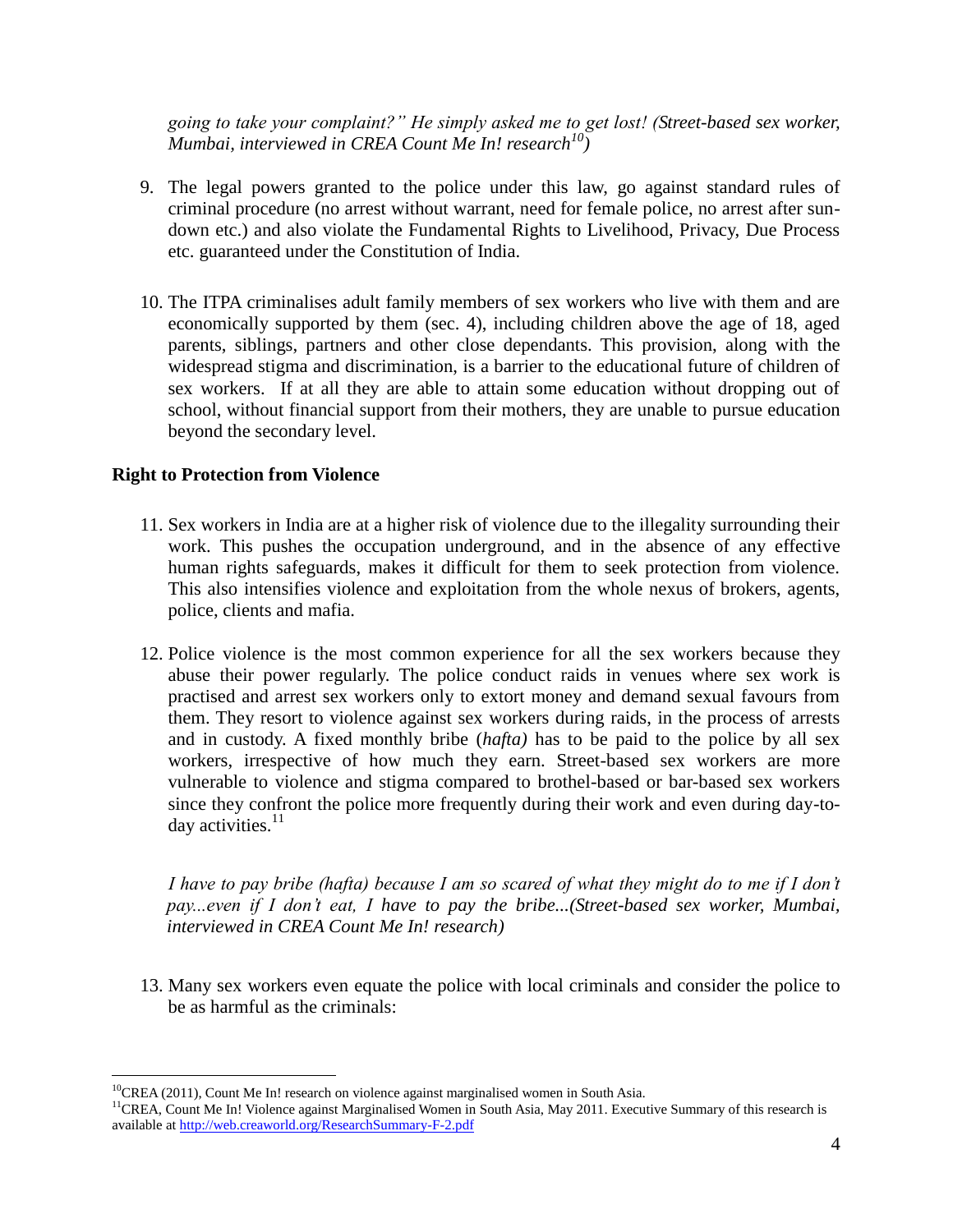*Goons and policemen hardly ever pay and have sex...they always force the girls to have sex with them. Ordinary people who come as customers don't do that... Policemen and local goons are really horrible. Girls don't even complain about the goons to the police... (Street-based sex worker, Mumbai, interviewed in CREA Count Me In! research)*

- 14. In addition to criminal prosecution, sex workers experience severe violence from intimate partners, clients and the society at large. In a survey carried out in 2010, 98% sex workers in Chennai said that they had faced severe forms of violence by intimate partners. 62% reported attempts to burn/ strangle them in the past year; 61% reported severe physical assaults including kicking/ dragging;  $38.5\%$  reported threats with a knife/ gun/ weapon.<sup>12</sup> A 2009 report published by the Bill and Melinda Gates Foundation cited a survey done in Tamil Nadu where 52% of the female sex workers interviewed had reported facing emotional, physical or social violence.<sup>13</sup>
- 15. Law enforcers, policy makers, the legislature and civil society actors see trafficking as the only source of violence that needs addressing in the case of sex workers. Other forms of violence – domestic violence, police, client and intimate partner violence – are seen as lesser forms of violence and not deserving of policy attention. Studies have shown that sex working women face at least as much intimate partner violence as other women. However, as sex workers are seen as 'public' women, violence in their 'private' lives is neither addressed nor acknowledged. The violence they face from intimate partners is not considered "domestic violence". In India, there is no special budgetary allocation or philanthropic resources available for supporting programs or services to address violence faced by sex workers; these interventions are usually self-funded by sex worker groups.<sup>14</sup>
- 16. Although there are State mechanisms -- like the right to Constitutional remedies to access the High Courts and Supreme Court for violation of fundamental rights, the National and State Human Rights Commissions, and the National and State Women"s Commissions – to address violence against women, sex workers are unable to make use of these mechanisms because of the stigma and illegality associated with their occupation.
- 17. Transgender and male sex workers are left out of any of these human rights protection mechanisms because of sodomy being criminal in India (Sec. 377 of the Indian Penal Code), and also because the narrow focus of these existing mechanisms is violence against women, and not the broader framework of gender-based violence.

#### **Right to Non-Discrimination**

<sup>&</sup>lt;sup>12</sup>Subadra Panchanadeswaran et al, A Descriptive Profile of Abused Female Sex Workers in India, Journal of Health Population and Nutrition, Vol. 28, No. 3 (June 2010)

<sup>&</sup>lt;sup>13</sup>Karnataka Health Promotion Trust, Integrated Biological and Behavioral Assessments among FSWs and MSM-TG in Selected Districts of Karnataka, unpublished Project report, 2006

<sup>&</sup>lt;sup>14</sup>Bishakha Datta, Policy Review: Understanding Violence against Marginalised Women in South Asia: Mumbai, India, Society for Nutrition Education and Health Action, University College London, CREA, June 2011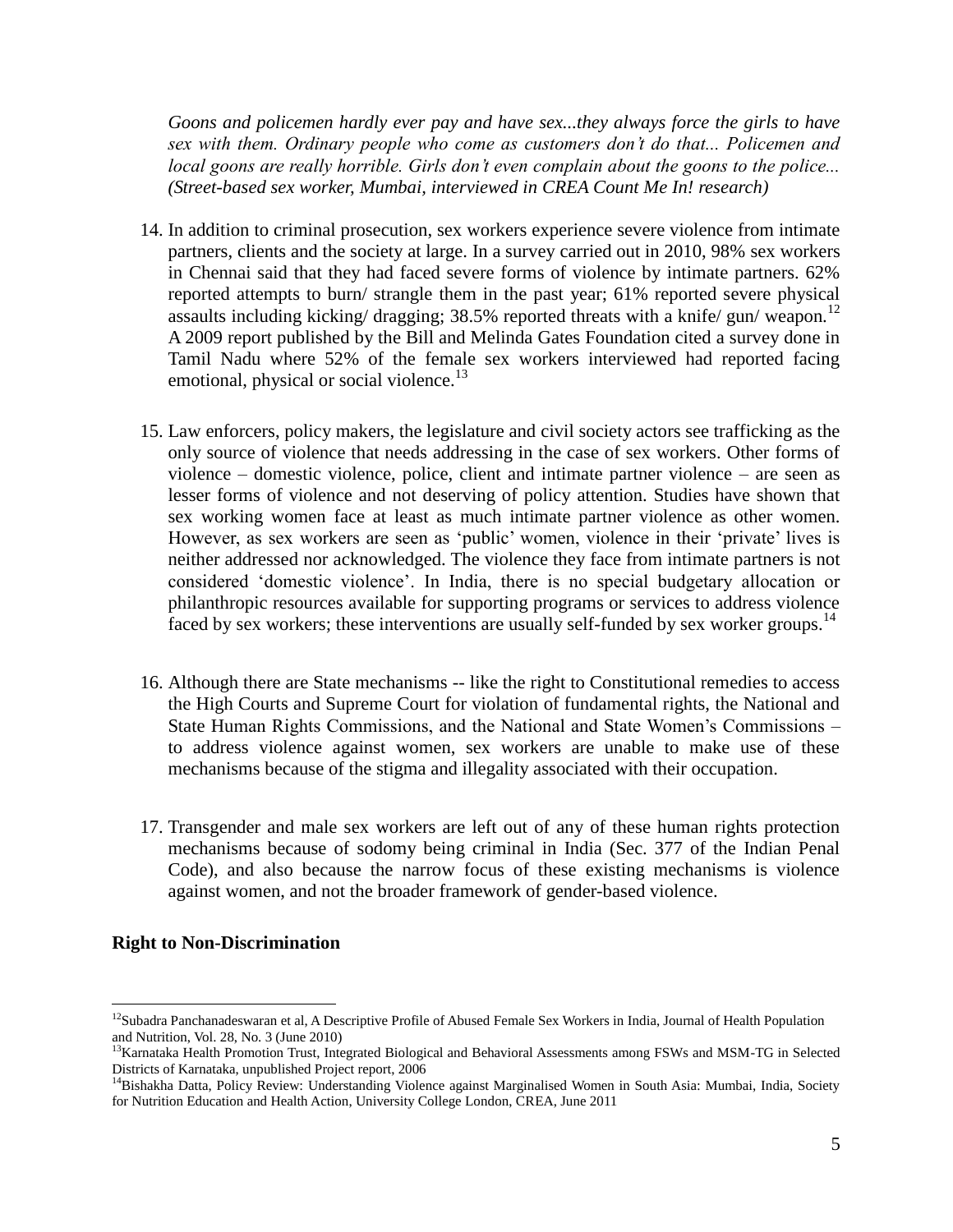18. Violence and discrimination faced by sex workers arise not only from the law, but also from societal stigma attached to their identities as "fallen" women engaged in an "immoral" profession. Stigma is one of the major factors why sex workers are unable to access public services, healthcare, education, and other basic human rights and face discrimination.

*Whoever I approach looks at me with disgust...and asks me to get lost! They say, "go away". I have become spoilt ("kharab") now, so people treat me like that...people feel repulsed by me...they treat me with disgust as if I am dirty and cheap...(Street-based sex worker, Mumbai, interviewed in CREA Count Me In! research)*

19. Sex workers are often referred to as "filthy", "dirty", "cheap", "spoilt", "whore" and "rotten". Societal standards of morality make a distinction between "good women" and "bad prostitutes". These notions don't stop at the "good women" and "bad prostitutes" distinction only but also result in "bad women" being discriminated, stigmatized and violated with impunity; law enforcement mechanisms are merely an extension of the society and do not make any exceptions to this rule:

*When I die, no one will even look at my dead body and claim it. The municipal corporation will just pick me up and throw me away somewhere...so don't you think my whole existence is illegal?...(Street-based sex worker, Mumbai, interviewed in CREA Count Me In! research)*

20. The intensity of "whore stigma" is so acute in Indian society that it completely devalues the human existence of sex workers. This stigma also generationally passes on to children of sex workers and operates as a vicious cycle that becomes almost impossible to break out of. Children of sex workers are often refused admission in schools. In the Indian context, since marriage is considered to be crucial for women, the only option left for many sex worker mothers is to secretly marry off their daughters at a very young age to protect them from stigma. However, when their identity gets disclosed, these girls face grave forms of violence and stigma at the hands of their in-laws.<sup>15</sup>

## **Right to Health and Health Care**

 $\overline{a}$ 

21. Criminalisation induced stigma and marginalisation also creates barriers for sex workers to access and enjoy their right to health. They are forced to carry out their occupation in clandestine and secretive ways due to fear of prosecution by the police. This increases the risk of violence, HIV/ AIDS and STIs, and creates obstacles for public health interventions to reach them. This also results in sex workers carrying on work in the most unhygienic locations. They are caught between facing client violence as a result of negotiating condom-use and the inability to call for police protection fearing arrest. This leaves sex workers in a limbo where in the face of physical and mental health hazards,

<sup>&</sup>lt;sup>15</sup>Oishik Sircar and Debolina Dutta, Beyond Compassion: Children of Sex Workers in Kolkata's Sonagachi, Childhood, 18(3), pp. 333–349, Sage Publications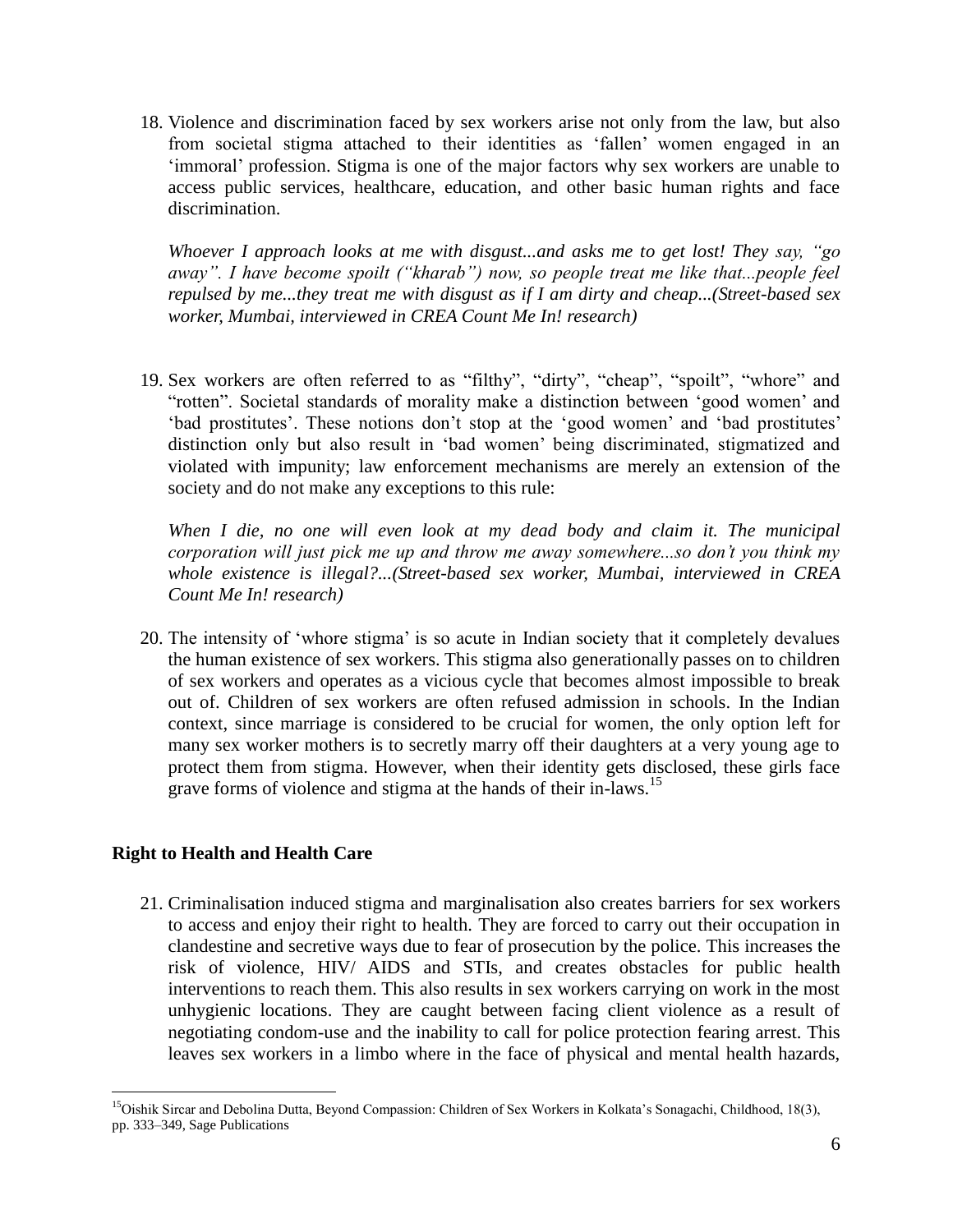they have no/ minimal access to medical and psychosocial health care. When it comes to accessing health care facilities in public hospitals, sex workers are often refused treatment or receive poor quality treatment:

*I go to N hospital...they don't even talk to me properly...I don't know why they don't think of us as good people...they always think of us as women who do sex work (dhanda)...they have no respect for us... they spit on us...(Street-based sex worker, Mumbai, interviewed in CREA Count Me In! Research)*

- 22. Public health interventions have proven to be successful only when sex workers have collectivised to ensure healthcare for themselves.<sup>16</sup> However, criminalisation makes it difficult for sex workers to engage in public health work. Many peer educators have reported that carrying and distributing condoms have led to their harassment and accusations of promoting prostitution.<sup>17</sup>
- 23. Under the ITPA, in the pretext of medical examinations [sec. 15 (5A)], "rescued" sex workers are forcibly tested for HIV without counselling, consent and protection of confidentiality and results are openly disclosed in court. This is contrary to national policy, which requires consent, confidentiality and counselling for HIV testing.<sup>18</sup>
- 24. The HIV/ AIDS epidemic has added another layer of stigma and discrimination against sex workers. HIV/ AIDS and other public health interventions label sex workers as "high risk" groups and treat them as diseased bodies that need to be kept under surveillance and quarantined to protect the health of the public at large. These interventions add to the societal stigma against sex workers and work against the creation of enabling conditions to facilitate or enhance sex workers" access to the right to highest attainable standards of health.
- 25. Moreover, almost all public health interventions for sex workers only focus on HIV/ AIDS. As a result their sexual health needs (access to safe abortion), reproductive health needs (access to pre and post natal care) and mental health needs (counselling to deal with violence and stigma) are neglected.
- 26. This combination of violence and AIDS-related stigma and discrimination also affects the psychological well-being of sex workers. It impacts adversely on their self perception. This often results in feelings of loneliness, sadness, lack of trust, withdrawal from social interactions, low self esteem, as well as "a feeling of being different from other women who are not engaged in sex work". Not knowing how to deal with stigma and

 $\overline{a}$ <sup>16</sup>UNAIDS (2000), Female Sex Workers HIV Prevention Projects: Lessons Learnt from Papua New Guinea, India and Bangladesh. Available at: [http://data.unaids.org/publications/IRC-pub05-jc438-femsexwork\\_en.pdf](http://data.unaids.org/publications/IRC-pub05-jc438-femsexwork_en.pdf)

<sup>&</sup>lt;sup>17</sup>Lawyers Collective, "Sex Workers Meet Law Makers", National Network of Sex Workers and Lawyers Collective HIV/ AIDS Unit, March 1, 2011. Available at: [http://www.lawyerscollective.org/news/94-qsex-workers-meet-law-makersq-on-1st-march-](http://www.lawyerscollective.org/news/94-qsex-workers-meet-law-makersq-on-1st-march-2011.html)[2011.html](http://www.lawyerscollective.org/news/94-qsex-workers-meet-law-makersq-on-1st-march-2011.html)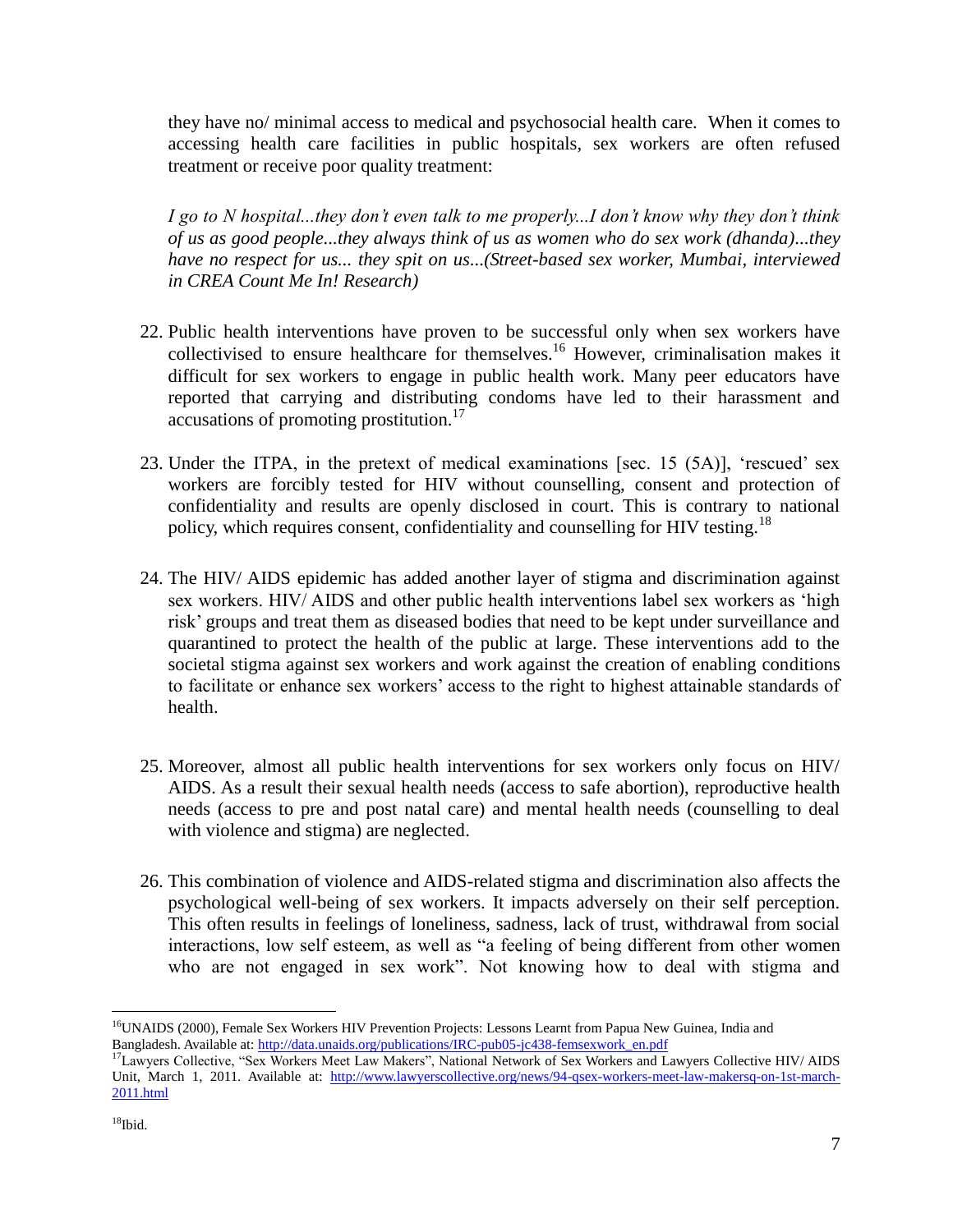discrimination, some sex workers prefer to isolate themselves from others.<sup>19</sup>

27. Given the accumulating evidence base within existing public health literature and ongoing advocacy by sex workers and their allies, UN agencies increasingly suggest that removing punitive laws and policies is a means of removing barriers to health service access for sex workers. Indian Prime Minister Manhoman Singh stated in 2008: "Strategies for tackling it [HIV] require more inclusive and less judgmental social approaches to questions of public health and personal hygiene… We should work to remove legislative barriers that hinder access of high-risk groups to services…The fact that many of the vulnerable social groups, be they sex workers or homosexuals or drug users, face great social prejudice has made the task of identifying AIDS victims and treating them very difficult."<sup>20</sup> Yet there is no affirmative political action to decriminalize sex work, and repeal the anti-sodomy law (Sec. 377) in India.

### **Labour Rights and Right to Livelihood**

29. Sex work is not equivalent to sex trafficking. While sex trafficking is a violation of human rights, sex work is a form of adult consensual sexual labour. Article 6 of the International Covenant on Economic, Social and Cultural Rights protects "the right to freely chosen, gainful work" and directs State parties to take steps to safeguard this right. Article 6 of the Convention on the Elimination of all forms of Discrimination against Women also calls for the protection of sex workers from exploitation from violence. It does not require states to criminalise consensual, adult sex work. Having ratified both these international human rights law instruments, India is obligated to decriminalise sex work, and put in place legislative recognition of the labour rights and the right to livelihood of sex workers.

- 30. Sex workers are not recognised as workers under standard labour laws in India because they are not recognized as engaging in a legitimate form of work. They are denied access to State benefits and other occupational health and safety protections that apply to employees in other industries. All agreements related to sex work (agreement with a client, rent agreement between the sex worker and the brothel owner etc.) are not legally enforceable.
- 31. Legal recourse is further jeopardised because sex workers are not enumerated in the census. A sex worker from Orissa quoted in a Times of India report said, "Earlier [in the census] prostitution and begging were put in the same category. We are not beggars. We must get counted as prostitutes.<sup>21</sup>." In the 2011 census, sex workers have been included in the *other* category, which also includes people with mental illness, prisoners, and residents of charitable institutions. Categorization is important because it is a basis for deciding which constituency can access what kind of rights.

<sup>&</sup>lt;sup>19</sup>CREA, Count Me In! Violence against Marginalised Women in South Asia, May 2011

<sup>&</sup>lt;sup>20</sup>Office of the Prime Minister (June 30, 2008). PM's remarks on the release of the Report of the Commission on AIDS in Asia. [\(http://pmindia.nic.in/speech/content.asp?id=691,](http://pmindia.nic.in/speech/content.asp?id=691) accessed 25 September 2010).

<sup>&</sup>lt;sup>21</sup>Sex workers beg to differ with census category, Times of India, February 12 2011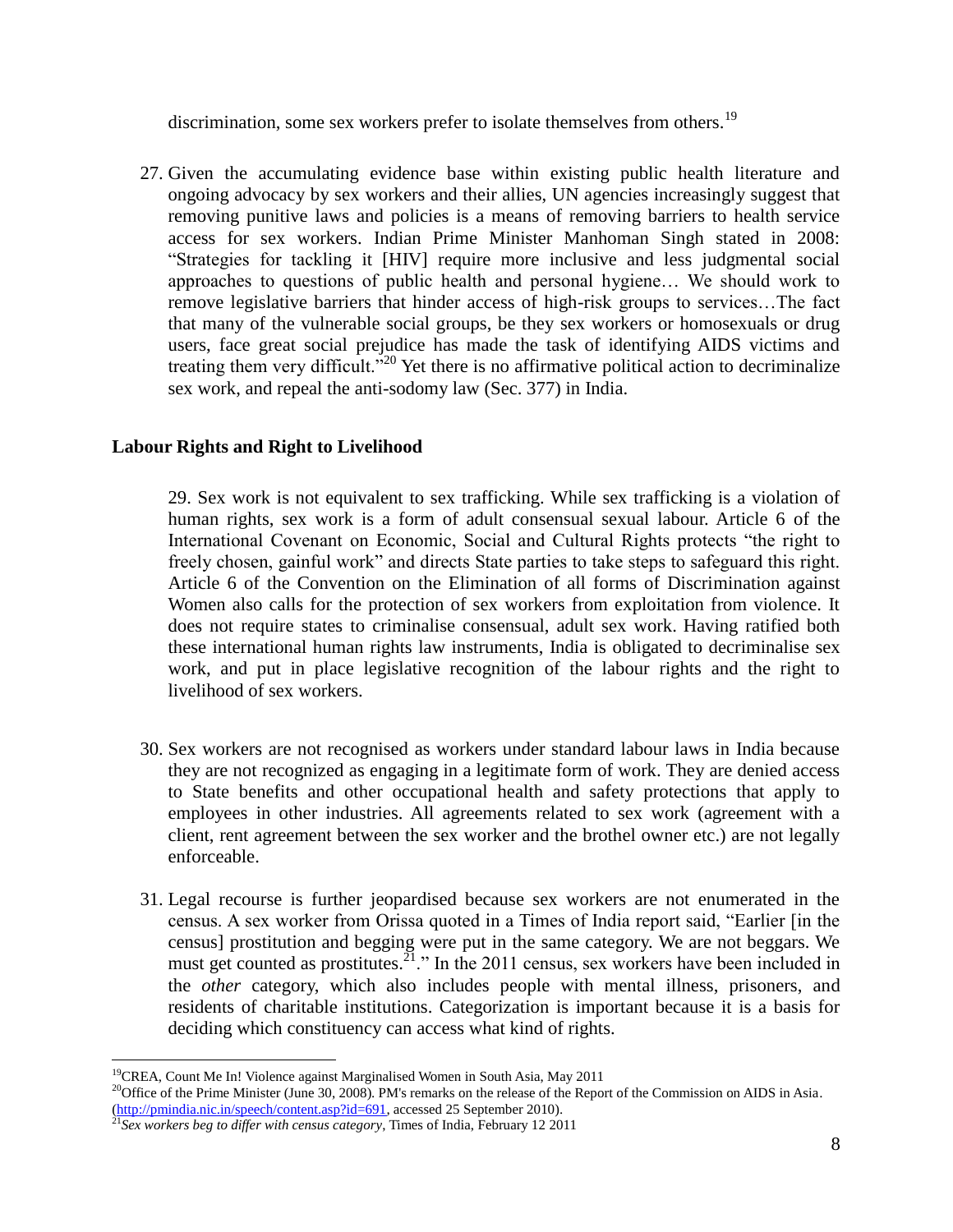- 32. Frequent demolition of brothels violates sex workers right to livelihood, and forces them to carry on their work in unsafe conditions. In 2003, based on a high court judgment, brothels in a red-light area in Goa were demolished and "rehabilitation" of the sex workers was authorised. This disrupted existing support and advocacy networks, and made sex workers vulnerable to violence and exploitation due to unsafe working conditions. $^{22}$
- 33. The Indian Constitution does not recognise the right to housing. This leaves homeless sex workers at a heightened risk of violence at the hands of the police. An expanded interpretation of the Right to Life by the Supreme Court of India in the Olga Tellis case guarantees the homeless not to be evicted from a location from where they carry out their livelihood.<sup>23</sup> Yet, this guarantee does not extend to sex workers because of the illegality surrounding their work.

#### **Recommendations**

- 34. The State must decriminalise adult consensual commercial sex work to ensure sex workers" rights to livelihood and other labour rights by repealing the Immoral Traffic (Prevention) Act, 1956.
- 35. The State must ensure that all anti-trafficking programmes run by governmental and nongovernmental agencies distinguish between sex trafficking and voluntary sex work to ensure that anti-trafficking policies do not come in conflict with the right to livelihood of sex workers and are founded on a rights-based approach.
- 36. The State must enact a separate law on trafficking to end trafficking in all sectors and not just commercial sex. The State must do so to fulfil its obligations under the Protocol to Prevent, Suppress and Punish Trafficking in Persons, especially women and children, 2000 which mandates State parties to penalise human trafficking in all areas and not just prostitution.
- 37. The State must decriminalise adult consensual commercial same-sex sex work by repealing Section 377 of the Indian Penal Code. Sec. 377 was read down in 2009 by the Delhi High Court, but presently there is an appeal pending against this judgement in the Supreme Court.
- 38. The State must safeguard sex workers" rights to legal protection, with regard to various hazards such as violence, general occupational risks and labour exploitation by ensuring that sex workers are able to claim their rights under existing labour legislations.
- 39. The State must take immediate actions to end police violence against sex workers by

 $^{22}$ Bishakha Datta, Policy Review: Understanding Violence against Marginalised Women in South Asia: Mumbai, India, Society for Nutrition Education and Health Action, University College London, CREA, June 2011

 $23$ [1985] 2 Supp SCR 51